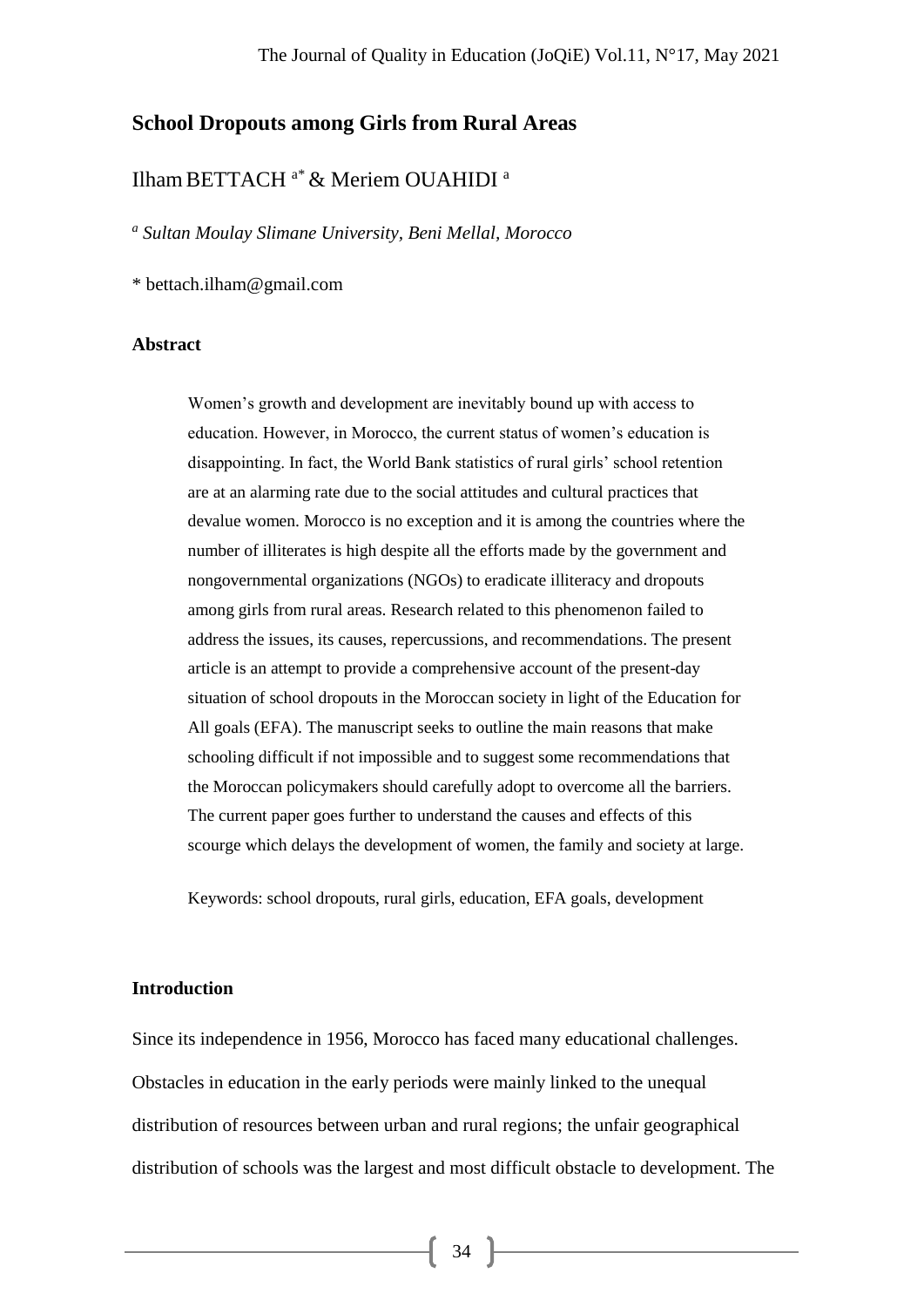very first move towards development included introducing the first Royal Commission that modernizes the system and raises the quality of education. In 1985, the government took a number of reform measures to improve the educational opportunities by establishing new schools and offering training for teachers, especially in primary level. Some of these reforms introduced the National Literacy and Non-Formal Education Strategy adopted in 2004, Accessibility and Infrastructure Reform in 2005 and the Charter for Education and Training (CET) established between 2000/2006 and respectively aimed at accelerating the completion of primary education. The government developed projects that also responded to the requirements of the application of the Structural Adjustment Program that aimed at encouraging private education and vocational training. From 2000 to 2009, the Monarch established the Commission for Education and Training (COSEF) that was in charge of the creation of the first consensual project in an attempt to meet the expectations of the Moroccan citizens. Since then, education has been declared one of the national priorities. The Najah Emergency Plan, which covered the period between 2009/2012, was structured around four objectives: improving access to education at the primary level education and making it compulsory until the age of 15, improving the quality of education at the higher level, decentralizing the educational system, improving the quality of teaching, and providing the financial resources. Now, despite the efforts of the governments that followed the 2000-2009 period to improve the system, the crisis in education continues and persists. All the shortcomings and problems of the previous projects were up for debate and culminated in a working document: The Strategic Vision for the Moroccan School Reform of 2015-2030. This plan bases education policy on three important points, the first objective of the vision is to establish equality of educational opportunity, ensure attendance and fight abandonment. The new vision is expected to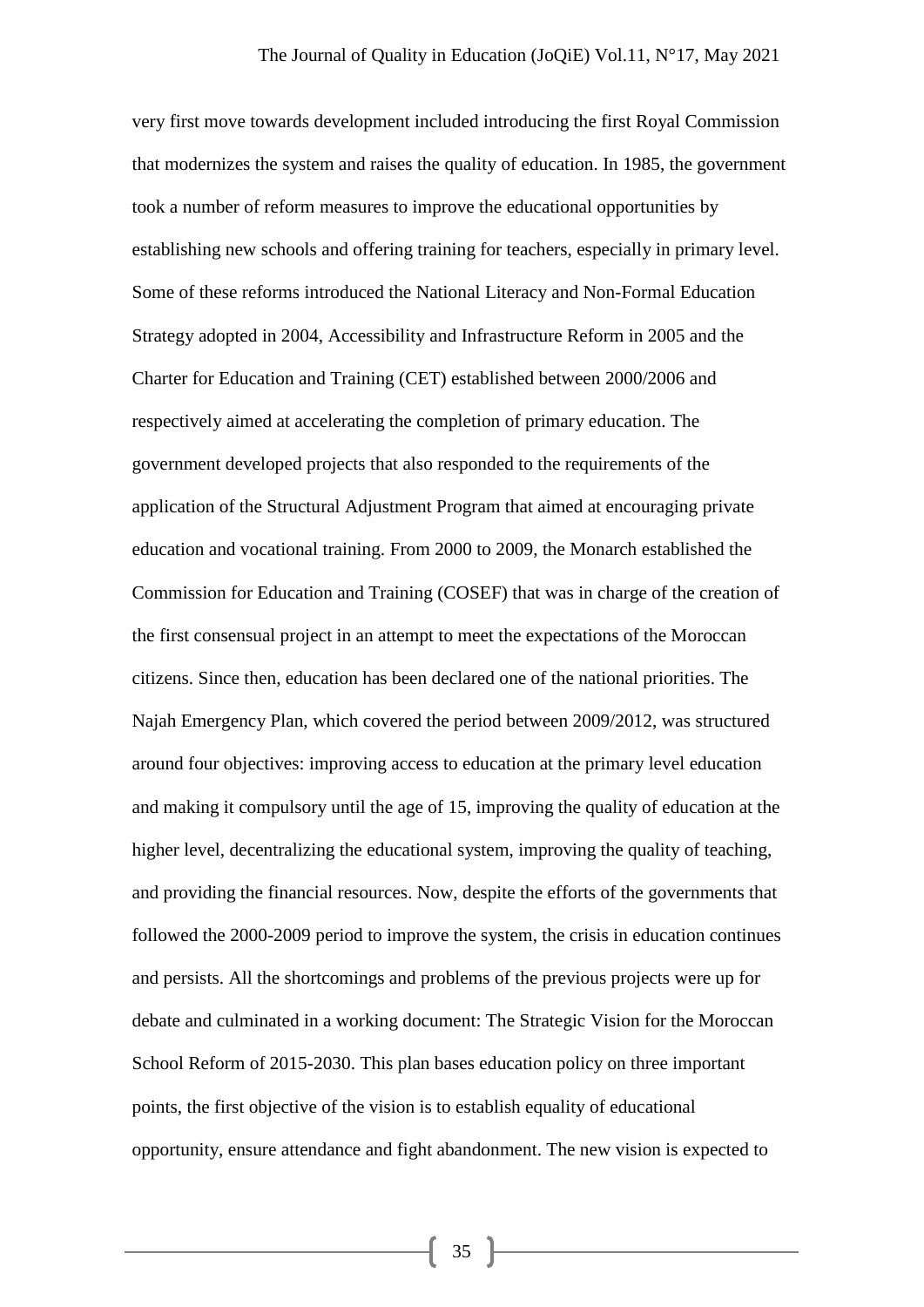create equal opportunities, build justice and quality education for both genders.

The government and five foreign organizations, the French Development Agency (FDA), the African Development Bank (ADB), the World Bank, the European Commission (EC) and the European Investment Bank (EIB), have all provided financial support for education reforms in Morocco (EIB). In 2010, the Moroccan government launched the Improving Training for Quality Advancement (ITQANE) in national education program in partnership with the USAID, its main objective was to provide high quality teaching and to hold students in schools. The strategy was drawn from the 2009-2012 Emergency Plan that aimed at achieving quality education but this time with more specific objective "success and retention of students in schools". Tayssir, a conditional cash transfer (CCT) program in education, was initiated years before by the government in collaboration with the World Bank in 2008. This program included a gender dimension and was planned to retain students in schools. Now, despite the succession of reforms Moroccan policy-makers do not have specific agendas for implementing successful educational reforms. Latest reforms that included the National Charter for Education and Training (implemented between 2000-2009), the Emergency Education Plan (2009-2012) and the Education Action Plan have all failed to address most of the critical issues in education.

Since independence to the present days, much has been going on, the efforts made to promote the quality of education are remarkable, however; ensuring retention of girls in schools has not yet been translated into practice. The World Declaration on Education for All that Morocco adopted in 1990, besides 150 governments, to boost efforts towards the realization of children's right to education and rights within education, is far from being established (UNICEF Report, 2016). Disparities and vulnerabilities are more prominent and unfinished agendas are said to exist mainly in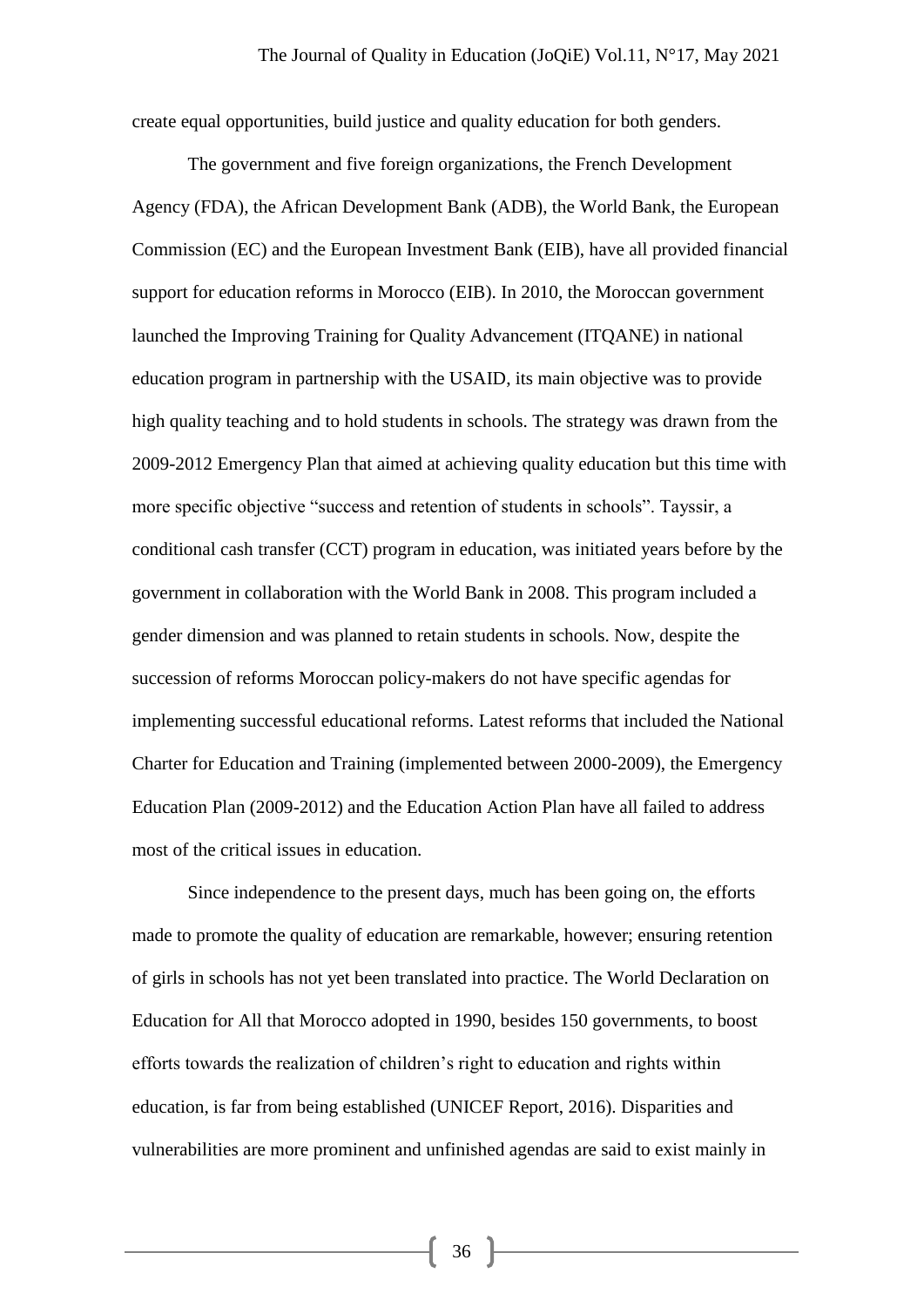the primary cycle. Progress remains insufficient due to many obstacles that impede successful enrollment and retention in primary schools.

We relate the retention of girls in primary schools in this study to the wider agendas of social change and gender justice. According to the United Nations Population Fund (2019), formal education may be a vital entry point for achieving wider agendas for social justice. The equity/equality mechanisms that offer or limit the entry, retention and success of girls in formal education are often the same that shape their possibilities and perceptions outside the school system. Now, drawing on critical feminist theory the current study seeks an answer to a primary question: To what extent is Education for All (EFA) meeting its goals of girls' retention in primary schools in the rural areas of the Beni Mellal region? The study is approached from a qualitative perspective in order to put more emphasis on the quality of understanding social phenomena (Henning, Van Rensburg & Smit, 2004).

### **Literature Review**

There are major differences in education between formal and functional constructions of equality. The qualitative aspects of educational experience in terms of access, retention and performance include substantive concepts of equality or non-equality. Equality, as Farrell notes: "Deals with actual patterns in which something is distributed among members of a particular group" (2003: 154). What Farrell points out to seems very critical in this study; as his definition of what equality is directs our attention to educational inequalities (access or retention of girls and boys in schools) that might affect the quality of education of all. Feminists' discourse in education accord an important place for addressing gender equality that ultimately leads to 'gender justice'. The framework of gender justice as presented by feminists is useful in evaluating the ideological practices in education. It critically assesses the issues of gender

 $37 \mid$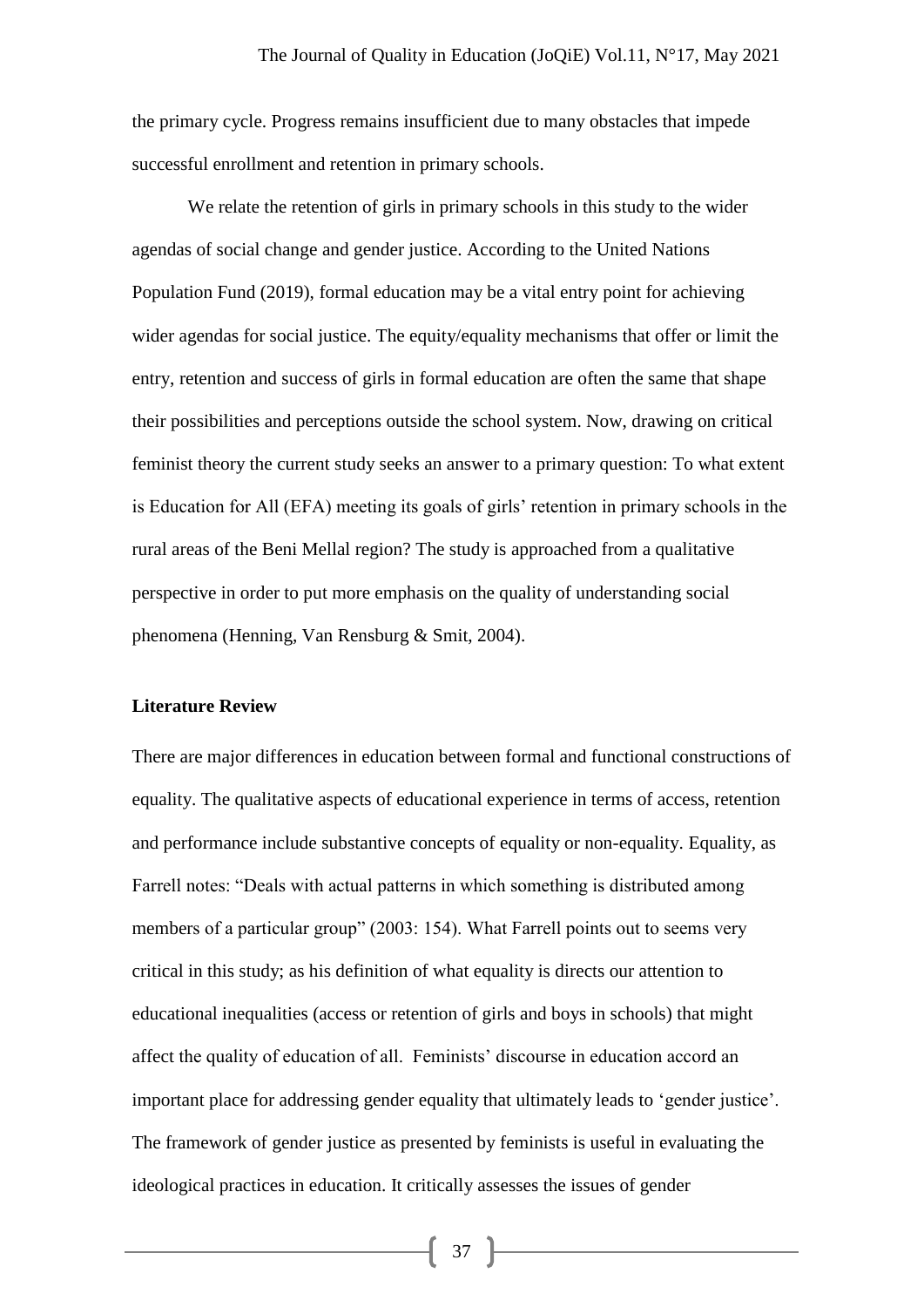equality/equity to construct a transformative cultural gender justice that can go beyond the context of simple access to schooling (Fraser, 1997). Retention is more valued in feminist thinking; as girls receive more education, they have more opportunities. Feminist criticism is therefore the most adequate theory to apply in this current discussion that analyzes specific issues that may affect women and girls. Feminist critical theory as an approach poses concerns about the existence and influence of hegemonic patriarchy, and about the positions that women and men can assume in the stories of their lives. The feminist critical lens is chosen to unleash the suppressed voices deeply repressed within the larger system of social domination (Hall, 1989). Schools in this case are gender institutions dominated by an ideology that incorporate in a way or in another the so-called heteronormative masculinity as a basis for judging societal norms. Consequently, students will be socialized by definition into academic processes that are inevitably patriarchal and which emphasize the superiority of all values that are associated with men and masculinity over all the values that are associated with women and femininity (Martinez Aleman, 2008; Tong, 2009). Now, since the focus of feminist critique is on many of the oppressive elements in society and in the schooling system that dictate to students what to believe and how to perceive information, we can bring such critical inquiry into the Moroccan education sector by asking questions about whether female pupils conform entirely to the EFA global commitments which strive that children have access to and must complete their education.

Feminist Criticism challenges the idea of men who hold the power to dominate women. The nature of the current situation of rural girls in education is to be deductively inferred from the qualitative analysis; the presence or non-presence of bias with respect to girls' retention is to be later interpreted as an evidence of domination.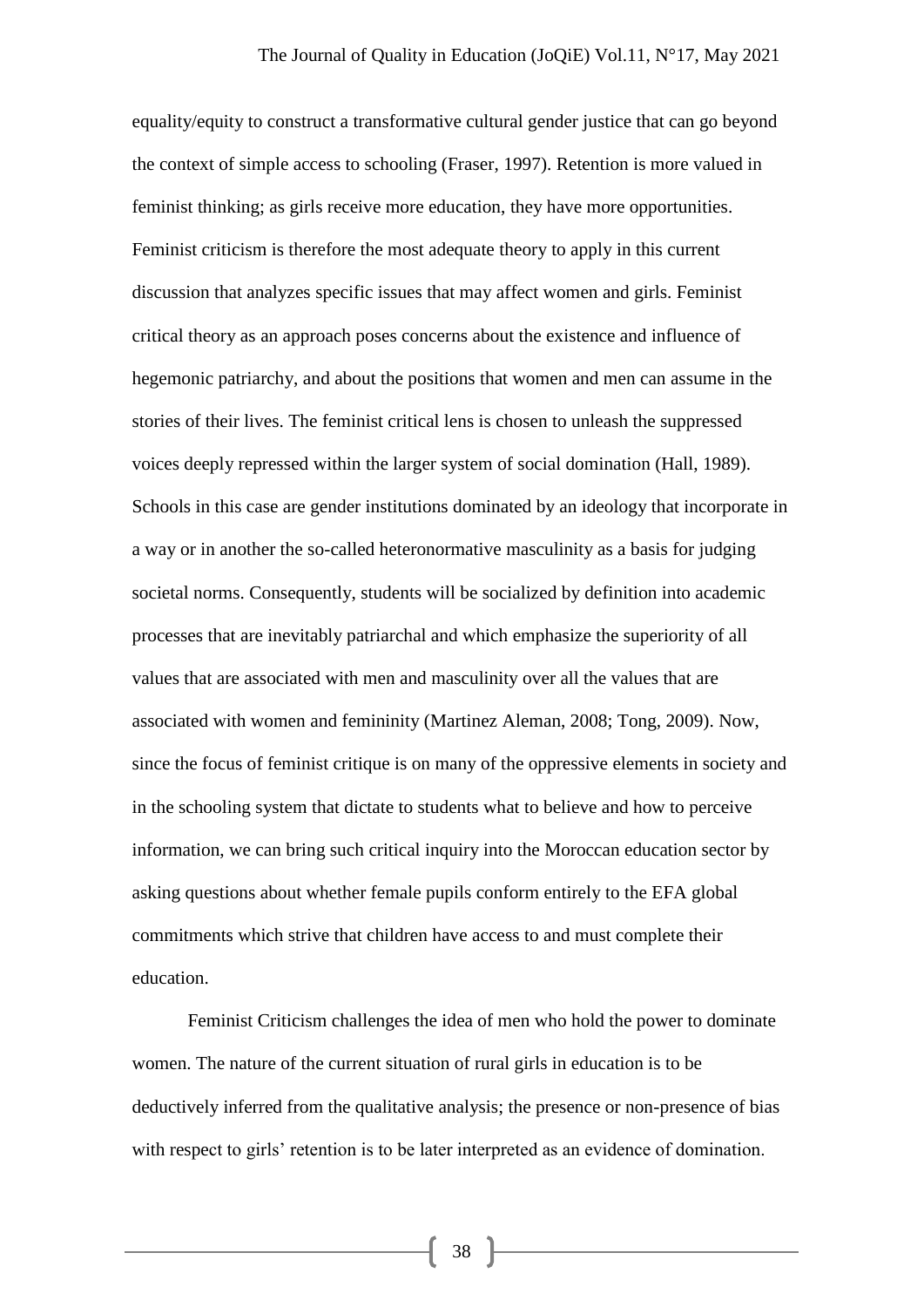Critical feminists offer a lens that understands and analyzes child development through both biological and socialization frameworks to make sense of gender and gender differences. They seek to explore the hierarchical nature of gender under patriarchy and the male-female binary that is produced and reproduced in the schools' policy towards genders (Kenway & Modra, 1992).

In education, feminist criticism aims to examine how women's marginalization and 'oth ering' (De Beauvoir, 1949) takes place through particular educational activities, such as the effects of school-based variables that affect the retention of girls.

Now, our rationale for focusing on female students' dropouts at primary schools lies in the social power that education can have on girls as future active agents for social change. Previous research in the field has highlighted girls' and boys' access to education and many researchers argued that education is the best solution for eliminating social biases and achieving economic independence. Garcia, Jansen, Ellsberg, Heise, and Watts (2006), have demonstrated in their findings that women with less education face violence, marginalization and they are less likely to have employment chances. In the Moroccan context, a recent report from the Higher Council for Education (CSEFRS) released alarming figures of school dropout; the numbers are said to reach 431,876 students in 2018 and the Beni Mellal region is one amongst the regions where the rate is prevalent. In rural areas, the rate of dropout is higher because of economic inequality "people live below the poverty line in the country" (UNESCO). Girls in contrast to boys do not have full and basic right education and traditional values also constrain their freedoms (El Massioui and Mengad, 2016).

Mansouri and El Amine (2017), in their article published by the IJERE journal, believe that students' dropout is more related to students' repetition rate than to social problems, they claim that the dropout phenomenon is the result of students'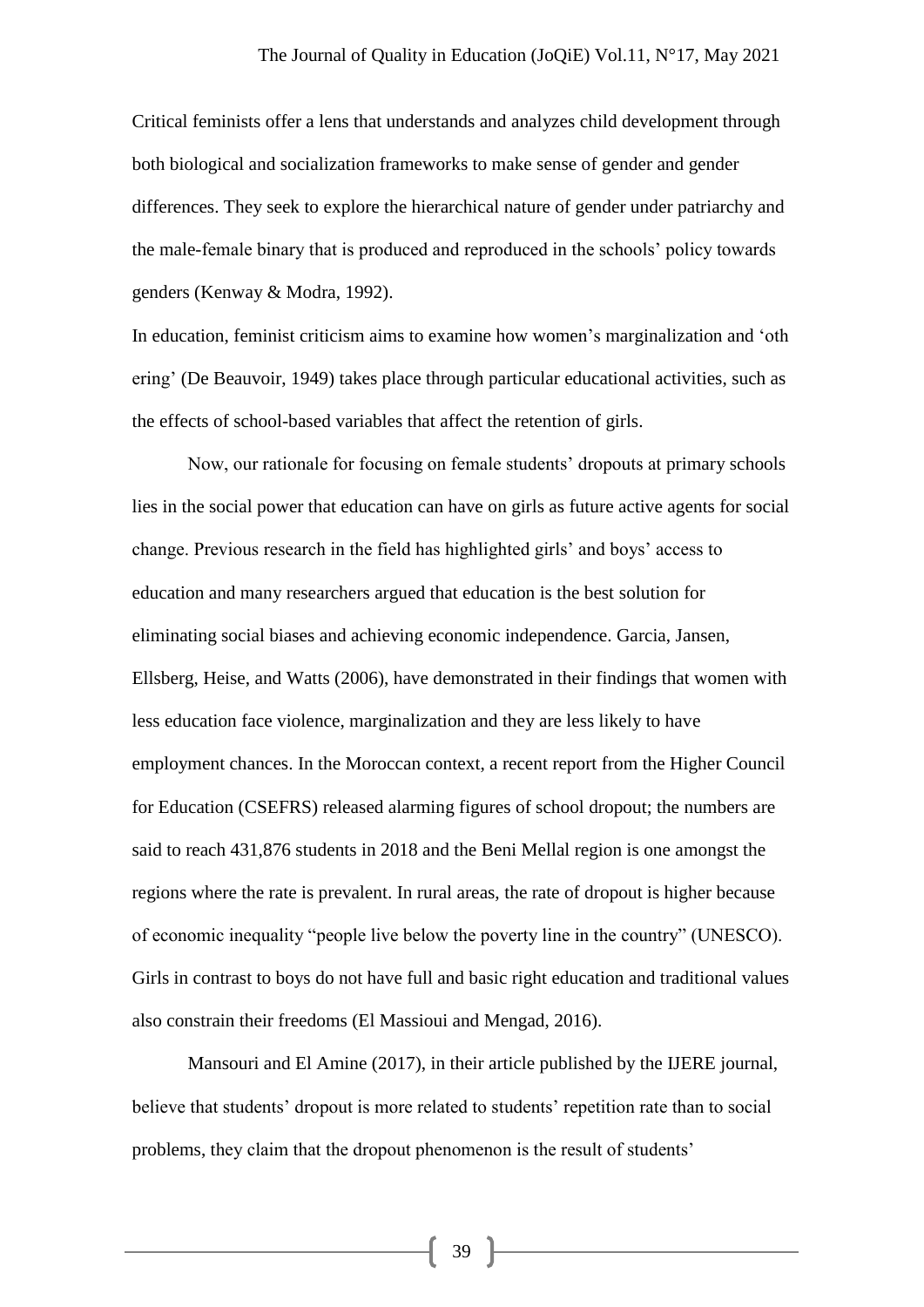achievements as well as repetition rate. Reasons for school drop-out are exam failure, at a rate of 33.8%, reports the CSEFRS; Derdar (2014) claims that "low achievement at primary school has also been found to be a result of some school-related issues". Worldwide studies show that students with higher achievement are less likely to leave school (Allensworth, 2005; Balfanz, Herzog & Mac Iver 2007; Battin-Pearson, Newcomb, Abbot, Hill, Catalano, Hawkins 2000), other factors might include low motivation as stated by Smyth and Hattam (2001).

Mansouri and El Amine (2017), argue further that the government initiated between 2008 and 2012 "a number of preventive programs that had a positive impact" (p: 13) to encourage school retention in rural zones; the programs included 'Tayssir' and 'Istidrak' (School of second chances) besides to other projects like 'Child-to-Child' and 'Youth Speak'. In a recent study by Louis Witter, reasons for dropout among children are related to their disadvantaged situation in rural areas "Lack of pre-schools means Morocco's children are at a disadvantage from the start" (2018). Moha Ennaji (2018) in a recent study claimed that "Girls from privileged social backgrounds have been able to benefit from excellent education…boys from socio-economically deprived areas – in rural zones and provincial towns – are also in dire need of improvement"; both genders face dropout in rural areas but as stated by CSEFRS the rate is highest among girls. The existing data in the Moroccan context show that the number of girls who abandon schooling provides a less optimistic conclusion. At the regional level (Beni Mellal), the dropout rate affects 5.6% of girls in primary school compared to 4% of boys in rural areas as stated by the last CSEFRS report. The analysis of various dropouts according to the report reveals the negative influences connected to poor regions.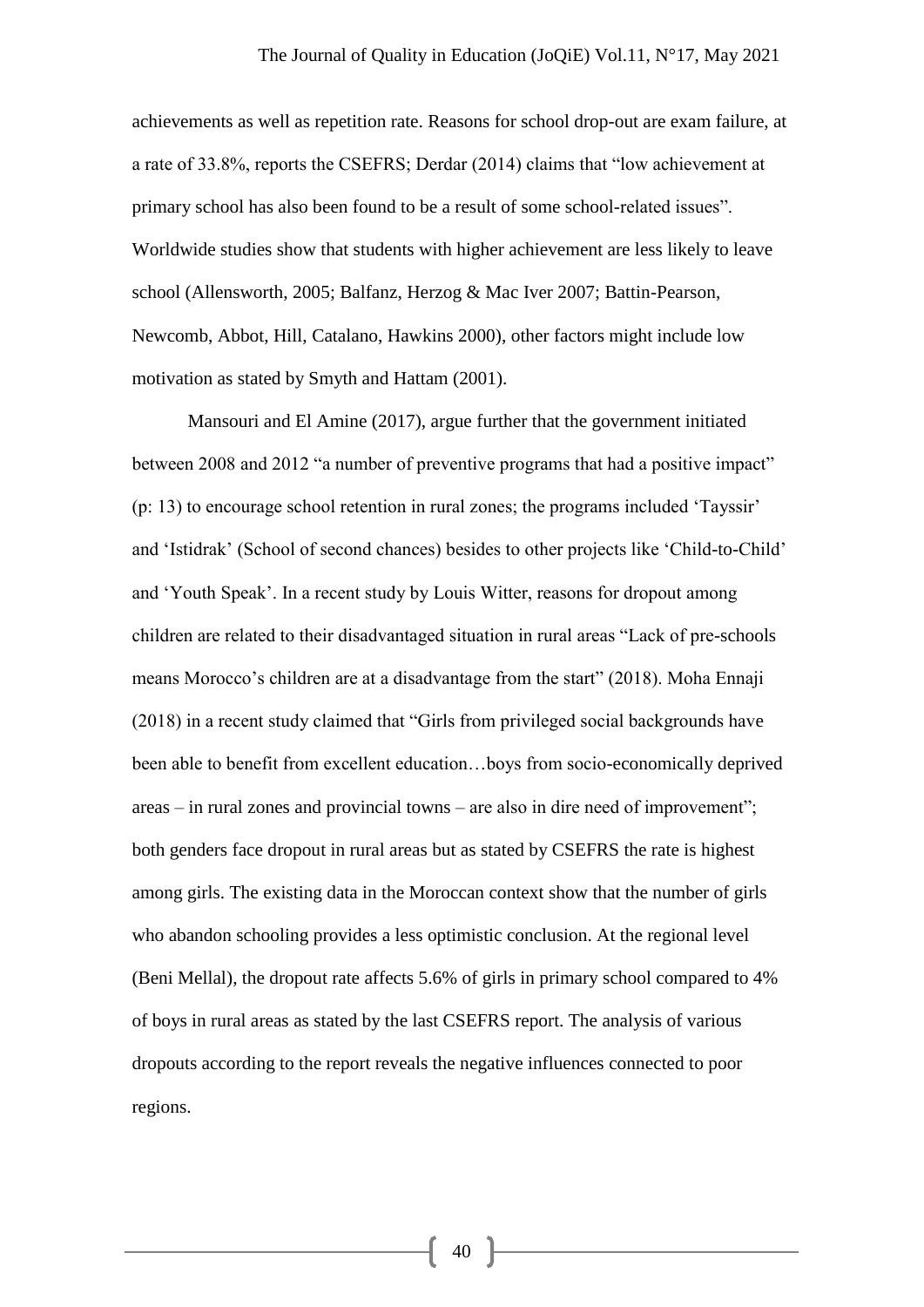### **Methodology**

A qualitative analysis was conducted to investigate the extent to which is Education for All meeting its goals of girls' retention in primary schools in the rural areas of the Beni Mellal region. The researchers use the interpretive paradigm with the aim of obtaining an in-depth understanding of the phenomenon. The semi-structured interviews were conducted with the teachers, parents and girls who drop out of schools. The interviewees, both women and men, were purposefully selected to be relevant to the current study.

The interview questions were purposefully designed to answer the research question. Weiss (1994) claimed, "In the qualitative interview the respondent provides information while the interviewer, as a representative of the study, is responsible for directing the respondent to the topics that matter to the study… helping the respondent expand her responses without constraining the information she might provide "(p. 8). Interviewing in the case of this research was a conversation with a purpose; interviews with participants were semi-structured as they were free to exceed the boundary of the questions if they have more to tell. We conducted the interviews following an established protocol that allowed the flexibility to include or help the participant have the experience of a natural conversation. The approach to this study promotes a qualitative content analysis methodology that results in social change rather than pure generation of information through an action research process. The case study we conducted is grounded on emancipation to help educators and policymaker become more informed of the major factors influencing girls' dropouts in rural areas.

### **Findings from the Teachers, Parents and Girls' Interviews**

Although our data come from different informants including teachers, young girls who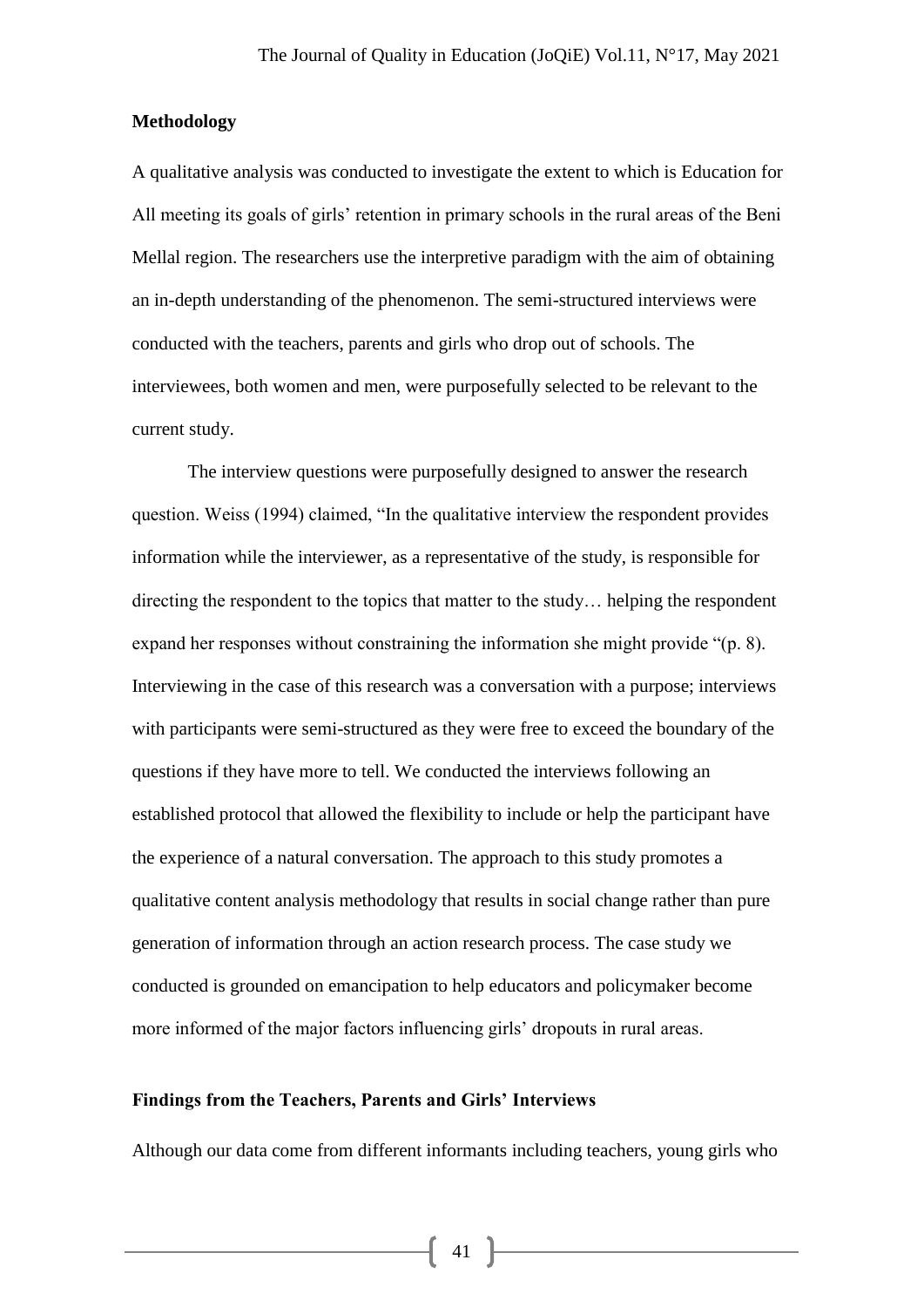drop out of school and parents we see no major differences among their answers. The questions asked to the six participants were indirect and aimed at assessing their perceptions about why girls' dropout from school in an attempt to find answers to the main research question and sub-questions that guided this study. The interviews were semi-structured and allowed new ideas to be brought up by the participants. Below we report the emergent themes with relevant testimonies.

### *A-Females and males gender difference as a cause of dropout*

All interviewees connected the stereotypical qualities of girls and boys to the social and religious culture. Boys have more chances in social activities and in turn are more efficient to express themselves and reinforce their masculine imagery. This is not just a social reality; girls will end up being housewives/mothers while boys have more promising future positions as breadwinners. All participants agreed that sexism is rooted in the social system: *"girls are told not to overstep gender binaries and restrain themselves in a limited area where they are conditioned to be future wives and prepared for early marriages"* as one of the girls who drop out of school claims*.* There is evidence in the findings that the structure of the patriarchal society is inevitable, the implicit message here is that women's accomplishments are not as important as men. Children from age six encode data related to their gender. They watch and mimic samesex models (their mothers or fathers). They take, in other words knowledge that suits their gender. The roles that girls see and learn through the social structure become so a part of their self-concept.

### *B-Poverty-related circumstances as a cause of dropout*

The findings generated from the interviews we conducted with participating teachers show that poverty is an obvious cause for girls' dropout in rural areas: *"…because of*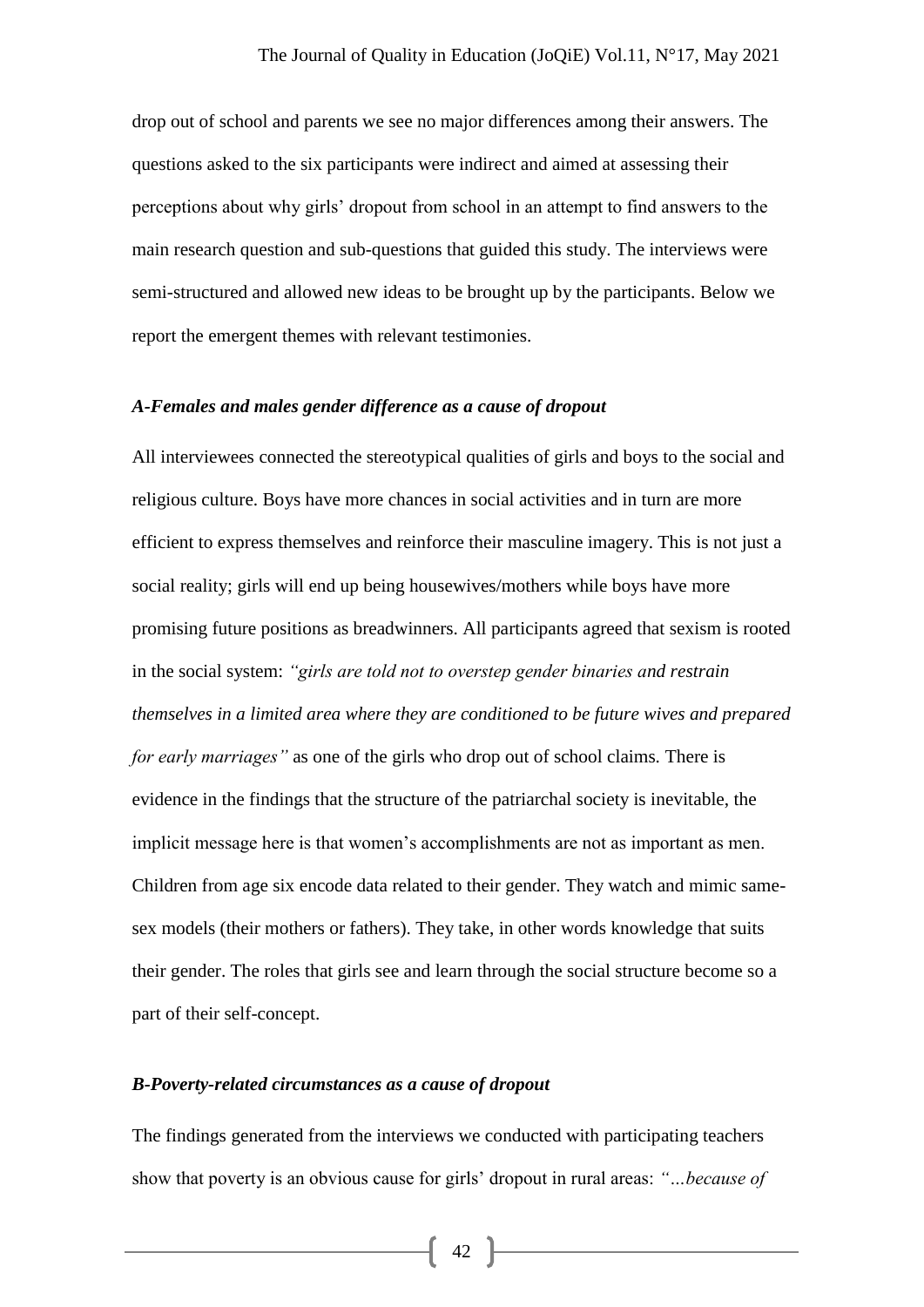*the economic status, parents cannot continue to support their children's schooling throughout their education life*" and *"…because they are underprivileged"* therefore they tend to leave school at an early age as one of the female teachers asserted. *"Poverty has been and is still a big struggle either in rural or urban areas"* as most participants mentioned. Another girl who drop out of school and is currently jobless said, *"Employment chances decrease also, girls who dropout from school are unable to find a job that affords their basic facilities".* 

The main reasons for girls leaving primary school before completion are linked to parents' social and economic status besides *"… to their non-interest in females' education"* as one of the teachers who works in the rural zone of the Beni Mellal region argued. The economic factors are, in fact, interrelated with the social factors; a diversity of factors cannot be overlooked. Social injustice caused by the global economy of a country is what leads to this systematic inequality between the genders.

### *C- Spatial factors as a cause of dropout*

Spatial factors might be considered as push out factors rather than drop out. Structural injustice caused by the governmental policy is behind the high dropout rate of girls in rural areas… *"The welfare model that the country adopts and that we see on the television doesn't reach the vulnerable"* as one of the male parents claimed. The Spatial factor is a concern for parents who believe that the government must take serious steps to minimize the distance between schools and where girls live. The spatial cause here forces the girls to leave primary school before completion. Geographical injustice here is linked to social injustice and the government turns from adopt enabling strategies that encourage girls' enrolment to adopting a disempowering perspective that pushes out girls from schools.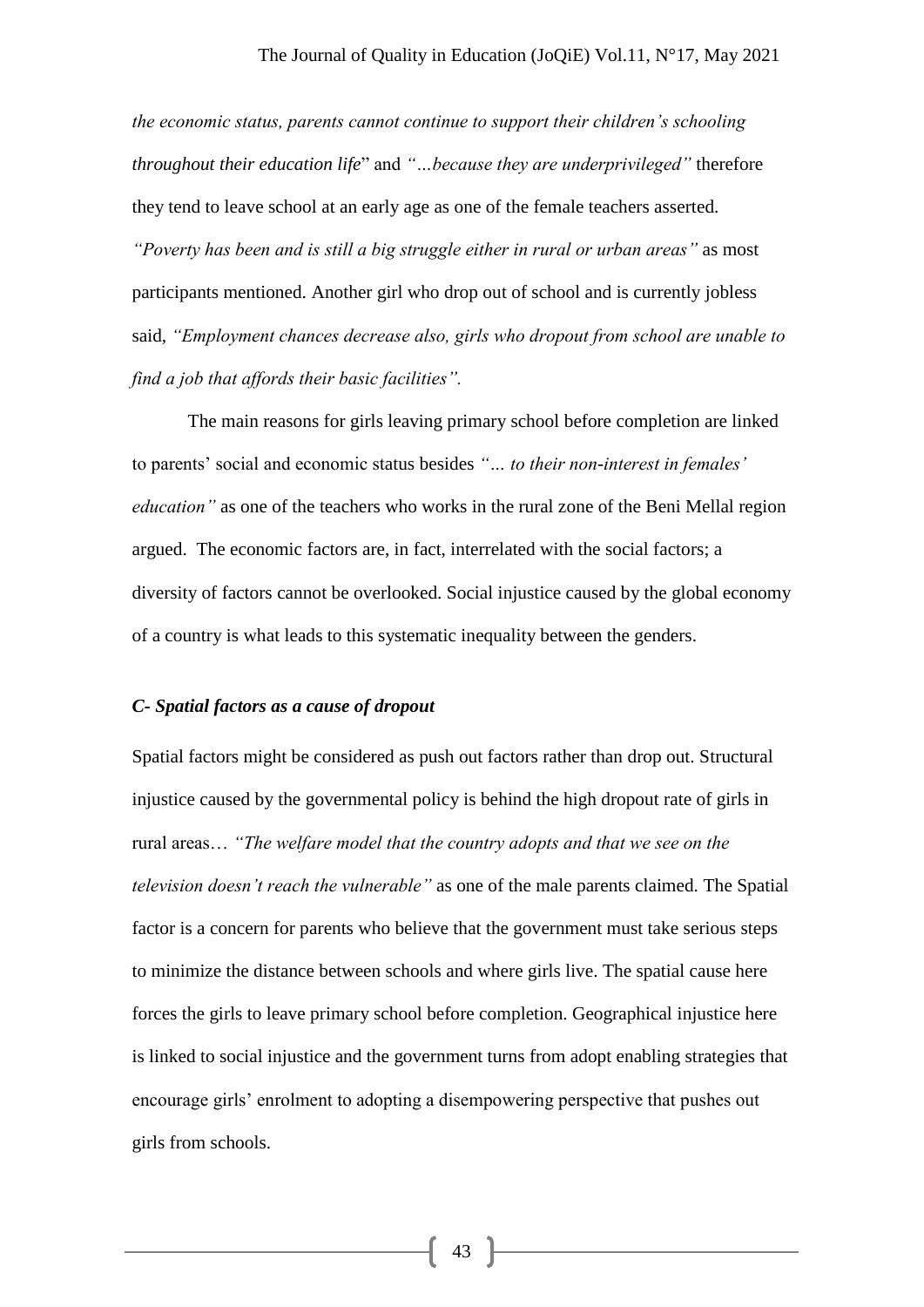### **Discussion**

The acquisition of social roles in the context of patriarchy begins through the process of socialization. Family and social institutions contribute to this process; they determine what is appropriate and acceptable in terms of roles and behaviors. Girls and boys are socialized differently and their power relationship is constructive and interactive. Social roles are constructed within a society, the role models' children identify with traditionally define the roles men, and women should acquire. In this research, the feminist critical lens is therefore used as an act of revealing underlying assumptions and ideologies that mask the power relationships that devalue girls forcing them to quit school before completion. Emerging from this study are oppressive elements that dictate to girls what to believe and how to perceive information. Feminists explore the features and institutions of patriarchy and develop an explanation of how gender inequalities have their roots in ideologies of gender difference. Feminists have used patriarchy to make sense of how unequal gender roles are created and replicated on an ongoing basis in society. So universal is this patriarchal force that it seems normal and invisible. It is sustained by a socialization process that starts in the family and is enforced later in schools. This means that power division is not limited to the public space but extends into the most intimate relationships; family life relationships where girls are conditioned to traditionally accept their future roles as wives and mothers.

Family as an institution is gendered and dominated by men to reinforce all the epistemological beliefs and values that are associated with patriarchy. It incorporates in a way or another the so-called hetero-normative masculinity as a basis for judging societal norms. Consequently, girls will be socialized by definition into processes that are patriarchal and which emphasize the superiority of all the values that are associated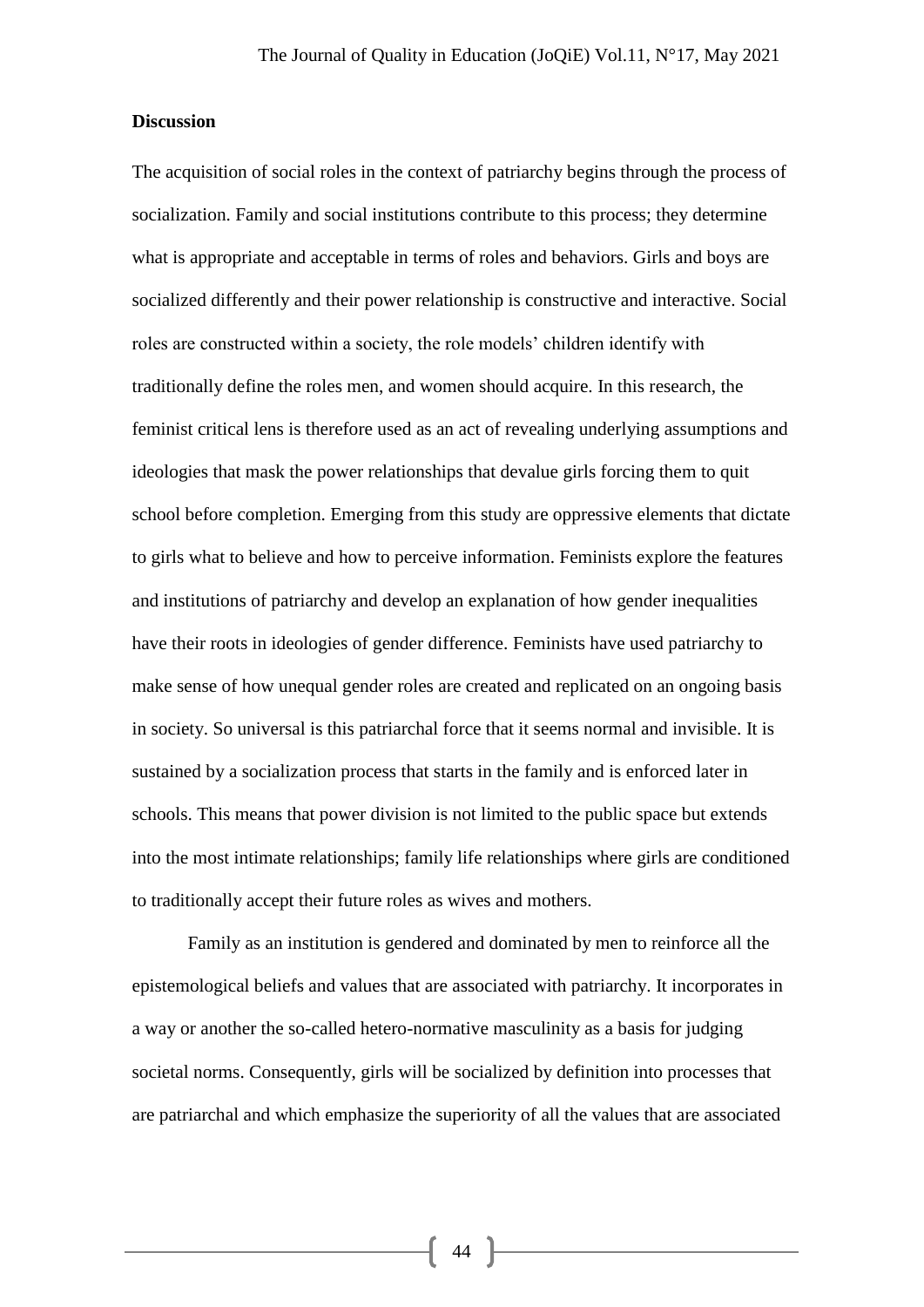with men and masculinity over all the values that are associated with women and femininity.

Through qualitative analysis, this study tried to discover whether the official goal of girls' retention as outlined by the EFA global movement is translated into practice in primary education of rural zones in Beni Mellal. The findings obtained from the interviewees showed that the current situation does not live up to the standards and goals of the equality policy introduced by EFA aiming to meet the learning needs of all children around the world. It was evident in the results obtained that in comparing boys and girls, there is no significant improvement in how the girls receive gender-equal schooling as linked to retention. The gender bias here reinforces in a way or another the conventional societal view of patriarchy and male domination.

Now, access to equality in school retention is linked to access to resources. The welfare dimension and the standard of living can minimize the gap of dropouts, create equitable schooling opportunities and decrease social injustice. The standard of living matters given that the poor conditions are what prevent most parents to send their girls to schools. Poverty in the developing world is a major reason for dropouts. Inclusive education must be ensured for the less disadvantaged. The social entity including the rural one must receive more attention from the government to achieve the EFA goals.

Social division is the result of geographical inequality and dynamics of exclusion in rural areas are push out external factors in girls' education. The principle of equality, therefore, consists of planning for an inclusive education where an equal division of infrastructure leads to equal justice integration. This opinion was shared by all the respondents who agreed that the government must offer an educational climate which is close to girls' homes.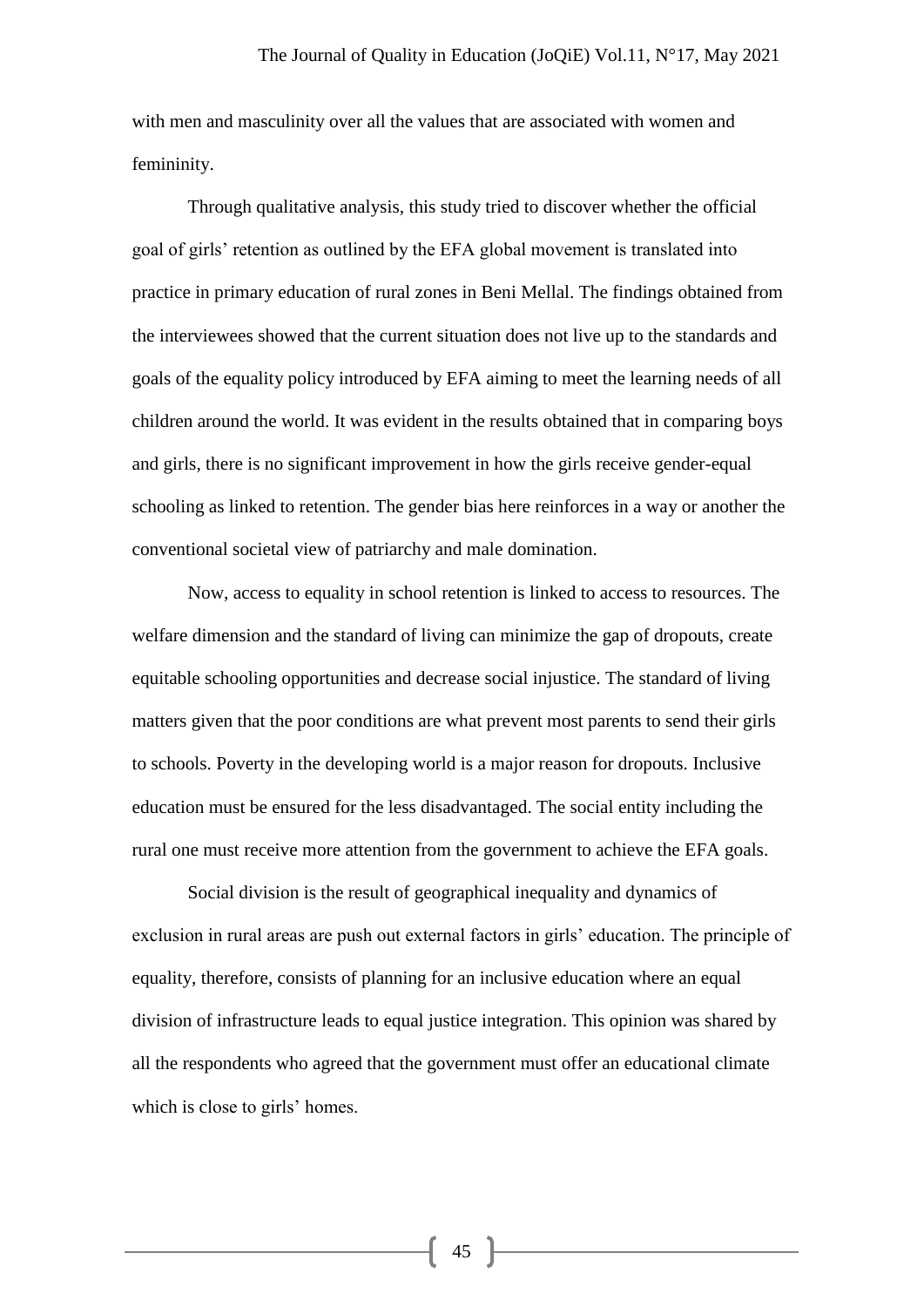### **Conclusion and Recommendations**

Critical feminists in education believe that the unequal treatment of women is a barrier to the achievement of democracy; they also believe that social sustainability is about gender equality practices that shape people's lives toward democratic relationships. Therefore, Morocco cannot achieve democracy, which is an important part of sustainability, by undermining women as a group, and neither can it address gender inequality without rethinking the current education that is reproducing various inequalities both in enrolment and retention. The issues that directly affect the lives of women are predefined inside the proper realm of education and when the system fails to adhere to the guidelines that help achieve social equality (only attainable through girls' access and completion of education), it will automatically reflect a gloomy picture about the political will of a country to empower /or not to empower women in various social institutions.

Findings from the respondents' interviews show that the Education for All (EFA) goal is not implemented into practice. The gender equality strategies designed and adopted by the Moroccan government are not achieved and do not meet the global goals formulated in a number of conventions that the country ratifies. Looking beyond the EFA goals, much needs to be done to achieve the desired outcomes. The governmental policies and practices must be developed to ensure that rural girls enroll back to schools. Parents should be advised on the need to have their girls remain in schools. The whole community must be sensitized on the great importance of girls' education completion.

## **References**

Allensworth, E. M. (2005). Dropout Rates After High-Stakes Testing in Elementary School: A Study of the Contradictory Effects of Chicago's Efforts to End Social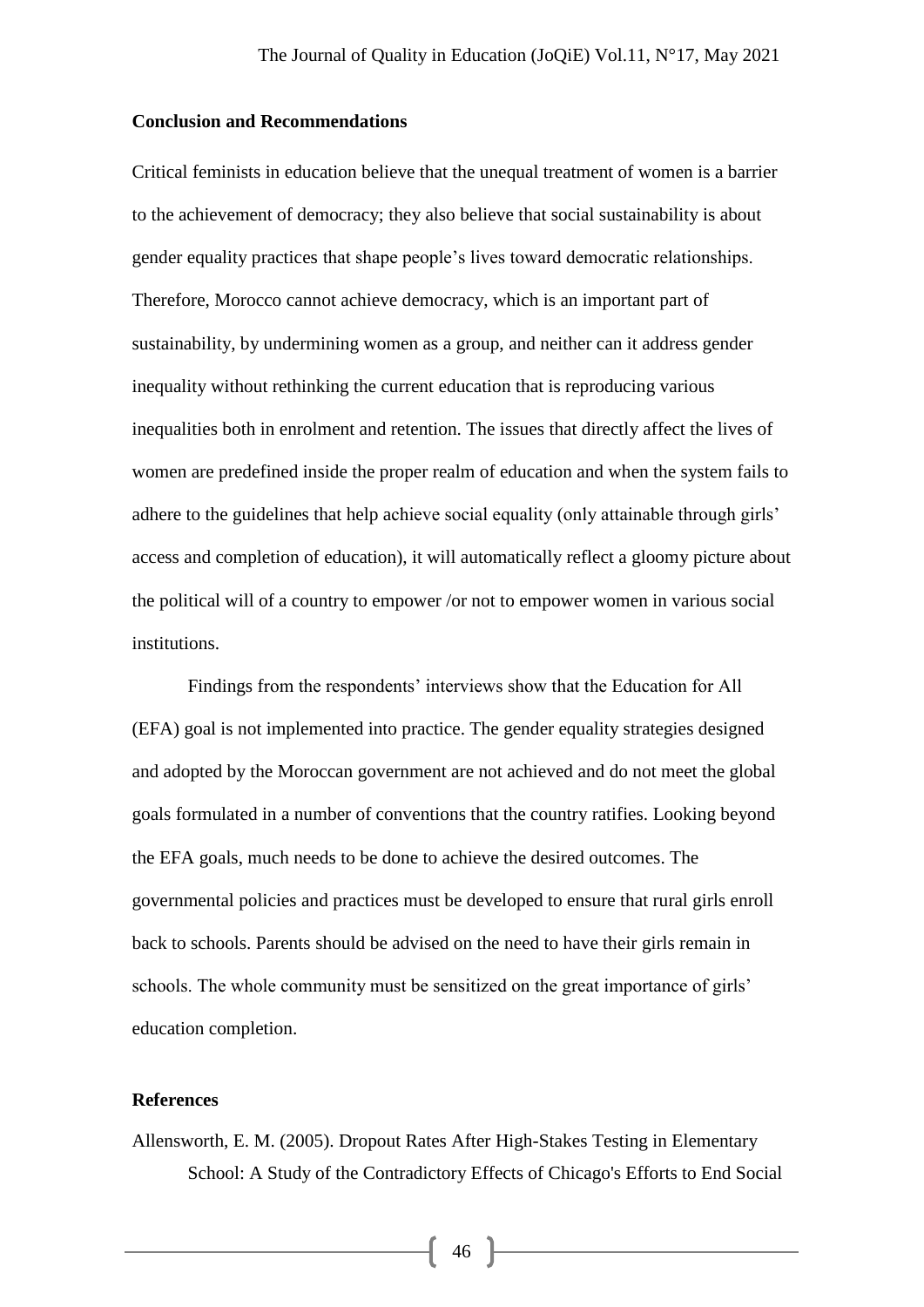Promotion. *Educational Evaluation and Policy Analysis* 27 (4), pp. 341–364 Available from:

[https://www.researchgate.net/publication/44837685\\_Dropout\\_Rates\\_After\\_High](https://www.researchgate.net/publication/44837685_Dropout_Rates_After_High-Stakes_Testing_in_Elementary_School_A_Study_of_the_Contradictory_Effects_of_Chicago%27s_Efforts_to_End_Social_Promotion)  $\pm$ 

[Stakes\\_Testing\\_in\\_Elementary\\_School\\_A\\_Study\\_of\\_the\\_Contradictory\\_Effects](https://www.researchgate.net/publication/44837685_Dropout_Rates_After_High-Stakes_Testing_in_Elementary_School_A_Study_of_the_Contradictory_Effects_of_Chicago%27s_Efforts_to_End_Social_Promotion) [\\_of\\_Chicago%27s\\_Efforts\\_to\\_End\\_Social\\_Promotion](https://www.researchgate.net/publication/44837685_Dropout_Rates_After_High-Stakes_Testing_in_Elementary_School_A_Study_of_the_Contradictory_Effects_of_Chicago%27s_Efforts_to_End_Social_Promotion)

[Balfanz, R. ,](https://www.tandfonline.com/author/BALFANZ%2C+ROBERT) [Herzog, L. &](https://www.tandfonline.com/author/HERZOG%2C+LIZA) [Mac Iver,](https://www.tandfonline.com/author/mAC+IVER%2C+DOUGLAS+J) D.J. (2007). Preventing Student Disengagement and Keeping Students on the Graduation Path in Urban Middle-Grades Schools: Early Identification and Effective Interventions. [Educational Psychologist. 4](https://www.tandfonline.com/toc/hedp20/current)[2](https://www.tandfonline.com/toc/hedp20/42/4) [\(4\)](https://www.tandfonline.com/toc/hedp20/42/4), pp.223-235 Available from:

<https://www.tandfonline.com/doi/abs/10.1080/00461520701621079>

De Beauvoir, S. (1949). *Le deuxième sexe*, t. II (L'expérience vécue), Paris, [Gallimard.](https://fr.wikipedia.org/wiki/Gallimard)

- Derdar, M. (2014). The cause of primary school dropout among rural girls in Morocco: a case study of Sidi Smail district*. Arab World English Journal. Vol.6, no.3, 2014 (p.86-99).*
- Ennaji, M. (2018). Morocco's experience with gender gap reduction in education. *Gender and Women's Studies 2(1): 5.*
- El Massioui, H., Mengad, S. (2016). Travail des "petites bonnes" au Maroc: Nouveau visage del'esclavagemoderne*:* [http://www.huffpostmaghreb.com/hicham-el](http://www.huffpostmaghreb.com/hicham-el-moussaoui/travail-des-petites-bonnes-au-maroc-nouveau-visage-de-lesclavagisme-moderne_b_7800484.html)[moussaoui/travail-des-petites-bonnes-au-maroc-nouveau-visage-de](http://www.huffpostmaghreb.com/hicham-el-moussaoui/travail-des-petites-bonnes-au-maroc-nouveau-visage-de-lesclavagisme-moderne_b_7800484.html)[lesclavagisme-moderne\\_b\\_7800484.html](http://www.huffpostmaghreb.com/hicham-el-moussaoui/travail-des-petites-bonnes-au-maroc-nouveau-visage-de-lesclavagisme-moderne_b_7800484.html)
- Mayring, Ph. (2014). Qualitative Content Analysis: Theoretical Foundation, Basic Procedures and Software Solution. Klagenfurt.
- Mansouri, Z., El Amine, M., (2017).Primary and secondary education in Morocco from Access to school into generalization to dropout*. International Journal of Evaluation and Research in Education.* Vol.6, no.1, March (p.9-16)*.*
- Farrell, J. P. (2003). Equality of education: A half-century of comparative evidence see from a new millennium. In R. F. Arnove & C. A. Torres (Eds.), Comparative education: The dialectic of the global and the local (pp. 154-155). Oxford, UK: Rowman and Littlefield Publishers, Inc.
- Fraser, N. (1997). [Feminist pedagogy and emancipatory possibilities.](javascript:void(0)) *Feminisms and Critical Pedagogy* (p.138-166). Psychology Press.